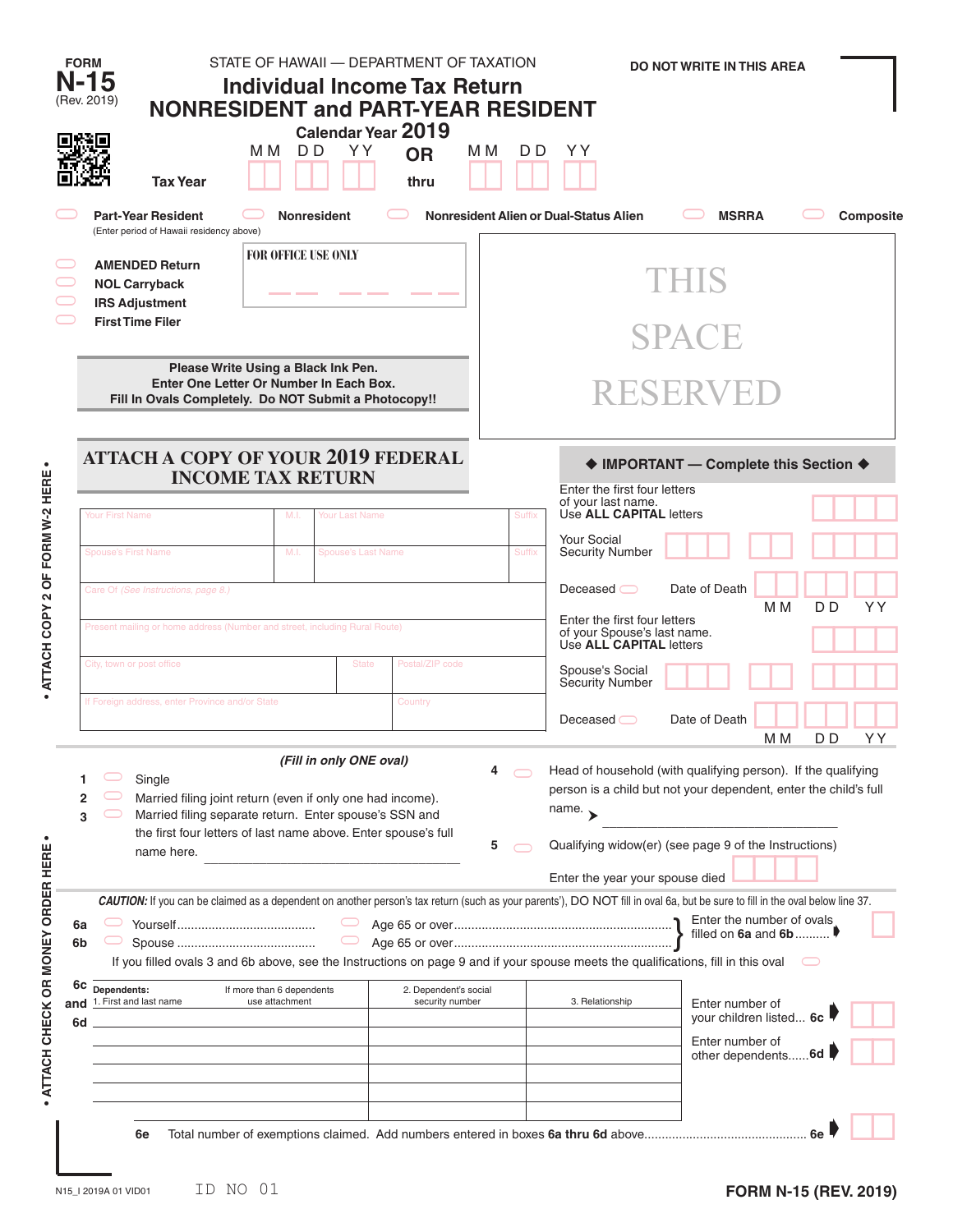**Form N-15 (Rev. 2019) Page 2 of 4**



| <b>Your Social Security Number</b> | Your Spouse's SSN |  |  |  |  |  |  |  |  |  |
|------------------------------------|-------------------|--|--|--|--|--|--|--|--|--|
|                                    |                   |  |  |  |  |  |  |  |  |  |



Name(s) as shown on return **\_\_\_** 

|          |                                                                                                    | If amount is negative (loss), shade the minus (-) in the box. Example: $\blacksquare$<br><b>Col. A - Total Income</b> |  |  |  |  |  | Col. B - Hawaii Income |  |  |  |  |  |  |  |
|----------|----------------------------------------------------------------------------------------------------|-----------------------------------------------------------------------------------------------------------------------|--|--|--|--|--|------------------------|--|--|--|--|--|--|--|
| 7        | Wages, salaries, tips, etc. (attach Form(s) W-2)                                                   |                                                                                                                       |  |  |  |  |  | $\overline{7}$         |  |  |  |  |  |  |  |
| 8        | Interest income from the worksheet on page 41 of                                                   |                                                                                                                       |  |  |  |  |  | 8                      |  |  |  |  |  |  |  |
| 9        |                                                                                                    |                                                                                                                       |  |  |  |  |  | 9                      |  |  |  |  |  |  |  |
| 10       | State income tax refund from the worksheet on                                                      |                                                                                                                       |  |  |  |  |  | 10                     |  |  |  |  |  |  |  |
| 11       |                                                                                                    |                                                                                                                       |  |  |  |  |  | 11                     |  |  |  |  |  |  |  |
| 12       |                                                                                                    |                                                                                                                       |  |  |  |  |  | 12                     |  |  |  |  |  |  |  |
| 13       | Capital gain or (loss) from the worksheet on                                                       |                                                                                                                       |  |  |  |  |  | 13                     |  |  |  |  |  |  |  |
| 14       | Supplemental gains or (losses)                                                                     |                                                                                                                       |  |  |  |  |  | 14                     |  |  |  |  |  |  |  |
| 15       |                                                                                                    |                                                                                                                       |  |  |  |  |  | 15                     |  |  |  |  |  |  |  |
| 16       | Pensions and annuities (see Instructions and<br>attach Schedule J, Form N-11/N-15/N-40)            |                                                                                                                       |  |  |  |  |  | 16                     |  |  |  |  |  |  |  |
| 17       | Rents, royalties, partnerships, estates, trusts, etc                                               |                                                                                                                       |  |  |  |  |  | 17                     |  |  |  |  |  |  |  |
| 18<br>19 | Unemployment compensation (insurance)<br>Other income (state nature and source)                    |                                                                                                                       |  |  |  |  |  | 18                     |  |  |  |  |  |  |  |
|          |                                                                                                    |                                                                                                                       |  |  |  |  |  | 19                     |  |  |  |  |  |  |  |
| 20       | Add lines 7 through 19  Total Income >                                                             |                                                                                                                       |  |  |  |  |  | 20                     |  |  |  |  |  |  |  |
| 21       | Certain business expenses of reservists, performing<br>artists, and fee-basis government officials |                                                                                                                       |  |  |  |  |  | 21                     |  |  |  |  |  |  |  |
| 22       |                                                                                                    |                                                                                                                       |  |  |  |  |  | 22                     |  |  |  |  |  |  |  |
| 23       | Student loan interest deduction from the worksheet                                                 |                                                                                                                       |  |  |  |  |  | 23                     |  |  |  |  |  |  |  |
| 24       |                                                                                                    |                                                                                                                       |  |  |  |  |  | 24                     |  |  |  |  |  |  |  |
| 25       | Moving expenses (attach Form N-139)                                                                |                                                                                                                       |  |  |  |  |  | 25                     |  |  |  |  |  |  |  |
| 26       | Deductible part of self-employment tax                                                             |                                                                                                                       |  |  |  |  |  | 26                     |  |  |  |  |  |  |  |
| 27       | Self-employed health insurance deduction                                                           |                                                                                                                       |  |  |  |  |  | 27                     |  |  |  |  |  |  |  |
| 28       | Self-employed SEP, SIMPLE, and qualified plans                                                     |                                                                                                                       |  |  |  |  |  | 28                     |  |  |  |  |  |  |  |
| 29       | Penalty on early withdrawal of savings                                                             |                                                                                                                       |  |  |  |  |  | 29                     |  |  |  |  |  |  |  |
| 30       | Alimony paid (Enter name and SS No. of recipient)<br>                                              |                                                                                                                       |  |  |  |  |  | 30                     |  |  |  |  |  |  |  |
|          | Payments to an individual housing account<br>31                                                    |                                                                                                                       |  |  |  |  |  | 31                     |  |  |  |  |  |  |  |
|          | First \$6,735 of military reserve or Hawaii<br>32                                                  |                                                                                                                       |  |  |  |  |  | 32                     |  |  |  |  |  |  |  |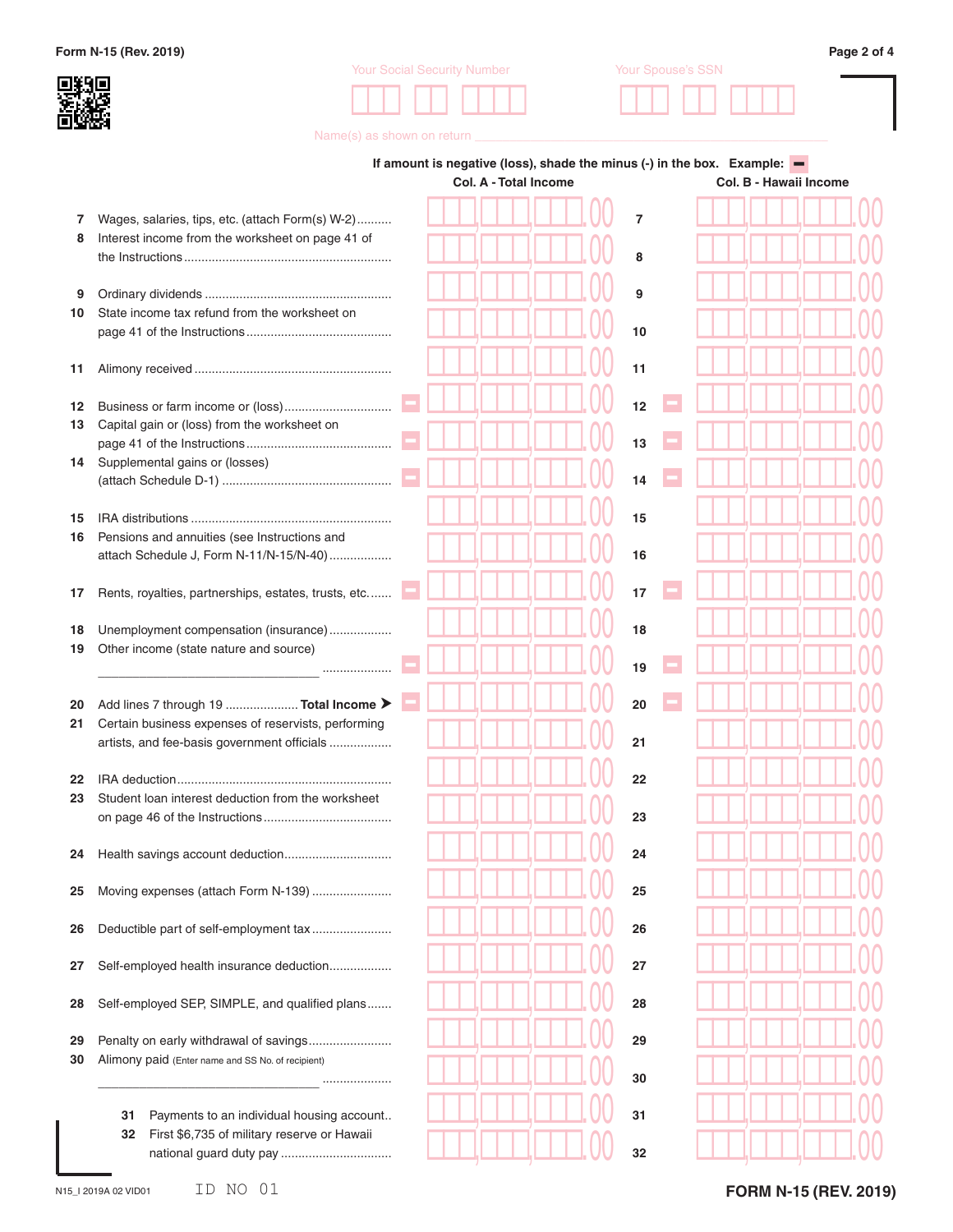|           | Form N-15 (Rev. 2019)                                                                                                                                                                                                                                                                                               |                                    |    |                          | Page 3 of 4                                                     |
|-----------|---------------------------------------------------------------------------------------------------------------------------------------------------------------------------------------------------------------------------------------------------------------------------------------------------------------------|------------------------------------|----|--------------------------|-----------------------------------------------------------------|
|           |                                                                                                                                                                                                                                                                                                                     | <b>Your Social Security Number</b> |    | <b>Your Spouse's SSN</b> |                                                                 |
|           |                                                                                                                                                                                                                                                                                                                     |                                    |    |                          |                                                                 |
|           |                                                                                                                                                                                                                                                                                                                     | Name(s) as shown on return         |    |                          |                                                                 |
|           |                                                                                                                                                                                                                                                                                                                     |                                    |    |                          |                                                                 |
| 33        | Exceptional trees deduction (attach affidavit)                                                                                                                                                                                                                                                                      |                                    |    |                          |                                                                 |
|           |                                                                                                                                                                                                                                                                                                                     |                                    |    | 33                       |                                                                 |
| 34        | Add lines 21 through 33  Total Adjustments >                                                                                                                                                                                                                                                                        |                                    |    | 34                       |                                                                 |
|           |                                                                                                                                                                                                                                                                                                                     |                                    |    |                          |                                                                 |
| 35        | Line 20 minus line 34  Adjusted Gross Income >                                                                                                                                                                                                                                                                      |                                    |    | 35                       |                                                                 |
|           |                                                                                                                                                                                                                                                                                                                     |                                    |    |                          |                                                                 |
| 36        | <b>Federal</b> adjusted gross income (see page 21 of the Instructions)                                                                                                                                                                                                                                              |                                    | 36 |                          |                                                                 |
|           |                                                                                                                                                                                                                                                                                                                     |                                    |    |                          |                                                                 |
| 37        | <b>Ratio of Hawaii AGI to Total AGI.</b> Divide line 35, Column B, by line 35, Column A (Compute to 3 decimal places and round to 2 decimal places)37                                                                                                                                                               |                                    |    |                          |                                                                 |
| 38        | <b>CAUTION:</b> If you can be claimed as a dependent on another person's return, see the Instructions on page 21, and fill in this oval.<br>If you do not itemize deductions, enter zero on line 39 and go to line 40a. Otherwise go to page 21 of the Instructions and enter your Hawaii itemized deductions here. |                                    |    |                          |                                                                 |
|           | Medical and dental expenses<br>38a                                                                                                                                                                                                                                                                                  |                                    |    |                          |                                                                 |
|           | (from Worksheet NR-1 or PY-1)  38a                                                                                                                                                                                                                                                                                  |                                    |    |                          |                                                                 |
|           |                                                                                                                                                                                                                                                                                                                     |                                    |    |                          |                                                                 |
|           | 38b<br>Taxes (from Worksheet NR-2 or PY-2) 38b                                                                                                                                                                                                                                                                      |                                    |    |                          | <b>TOTAL ITEMIZED</b>                                           |
|           |                                                                                                                                                                                                                                                                                                                     |                                    |    |                          | <b>DEDUCTIONS</b>                                               |
|           | 38c<br>Interest expense (from Worksheet NR-3 or PY-3) 38c                                                                                                                                                                                                                                                           |                                    |    |                          | 39 If your Hawaii adjusted gross<br>income is above a certain   |
|           |                                                                                                                                                                                                                                                                                                                     |                                    |    |                          | amount, you may not be                                          |
|           | 38d<br>Contributions (from Worksheet NR-4 or PY-4)  38d                                                                                                                                                                                                                                                             |                                    |    |                          | able to deduct all of your<br>itemized deductions. See the      |
|           | 38e<br>Casualty and theft losses<br>(from Worksheet NR-5 or PY-5)  38e                                                                                                                                                                                                                                              |                                    |    |                          | Instructions on page 27. Enter<br>total here and go to line 41. |
|           | Miscellaneous deductions<br>38f                                                                                                                                                                                                                                                                                     |                                    |    |                          |                                                                 |
|           |                                                                                                                                                                                                                                                                                                                     |                                    |    |                          |                                                                 |
|           |                                                                                                                                                                                                                                                                                                                     |                                    |    |                          |                                                                 |
| 40a       | If you checked filing status box: 1 or 3 enter \$2,200;                                                                                                                                                                                                                                                             |                                    |    |                          |                                                                 |
|           |                                                                                                                                                                                                                                                                                                                     |                                    |    |                          |                                                                 |
| 40b       | Multiply line 40a by the ratio on line 37  Prorated Standard Deduction > 40b                                                                                                                                                                                                                                        |                                    |    |                          |                                                                 |
|           |                                                                                                                                                                                                                                                                                                                     |                                    |    |                          |                                                                 |
| 41<br>42a | 14. Line 35, Column B minus line 39 or 40b, whichever applies. (This line MUST be filled in)  41<br>Multiply \$1,144 by the total number of exemptions claimed on line 6e. If you and/or your spouse are blind, deaf,                                                                                               |                                    |    |                          |                                                                 |
|           | or disabled, fill in the applicable oval(s), and see the Instructions.                                                                                                                                                                                                                                              |                                    |    |                          |                                                                 |
|           | Yourself<br>$\bigcirc$                                                                                                                                                                                                                                                                                              |                                    |    |                          |                                                                 |
|           |                                                                                                                                                                                                                                                                                                                     |                                    |    |                          |                                                                 |
| 42b       |                                                                                                                                                                                                                                                                                                                     |                                    |    |                          |                                                                 |
|           |                                                                                                                                                                                                                                                                                                                     |                                    |    |                          |                                                                 |
| 43        | <b>Taxable Income.</b> Line 41 minus line 42b (but not less than zero) <b>Taxable Income <math>\triangleright</math></b> 43                                                                                                                                                                                         |                                    |    |                          |                                                                 |
| 44        | Tax. Fill in oval if from: $\Box$ Tax Table; $\Box$ Tax Rate Schedule; or $\Box$ Capital Gains Tax Worksheet on page 44 of the Instructions.<br>Fill in oval if tax from Forms N-2, N-103, N-152, N-168, N-312, N-338, N-344, N-348, N-405,                                                                         |                                    |    |                          |                                                                 |
|           |                                                                                                                                                                                                                                                                                                                     |                                    |    | 44                       |                                                                 |
| 44a       | If tax is from the Capital Gains Tax Worksheet, enter                                                                                                                                                                                                                                                               |                                    |    |                          |                                                                 |
|           |                                                                                                                                                                                                                                                                                                                     |                                    |    |                          |                                                                 |
| 45        | Refundable Food/Excise Tax Credit                                                                                                                                                                                                                                                                                   |                                    |    |                          |                                                                 |
|           | (attach Form N-311) DHS, etc. exemptions                                                                                                                                                                                                                                                                            | $\ldots$ . 45                      |    |                          |                                                                 |
| 46        | Credit for Low-Income Household                                                                                                                                                                                                                                                                                     |                                    |    |                          |                                                                 |
|           |                                                                                                                                                                                                                                                                                                                     |                                    |    |                          |                                                                 |
| 47        | Credit for Child and Dependent Care                                                                                                                                                                                                                                                                                 |                                    |    |                          |                                                                 |
| 48        | Credit for Child Passenger Restraint                                                                                                                                                                                                                                                                                |                                    |    |                          |                                                                 |
|           |                                                                                                                                                                                                                                                                                                                     |                                    |    |                          |                                                                 |
|           | Total refundable tax credits from<br>49                                                                                                                                                                                                                                                                             |                                    |    |                          |                                                                 |
|           | Schedule CR (attach Schedule CR) 49                                                                                                                                                                                                                                                                                 |                                    |    |                          |                                                                 |
|           | 50                                                                                                                                                                                                                                                                                                                  |                                    |    | 50                       |                                                                 |
|           |                                                                                                                                                                                                                                                                                                                     |                                    |    |                          |                                                                 |
|           | 51                                                                                                                                                                                                                                                                                                                  |                                    |    |                          |                                                                 |
|           | ID NO 01<br>N15_I 2019A 03 VID01                                                                                                                                                                                                                                                                                    |                                    |    |                          | FORM N-15 (REV. 2019)                                           |